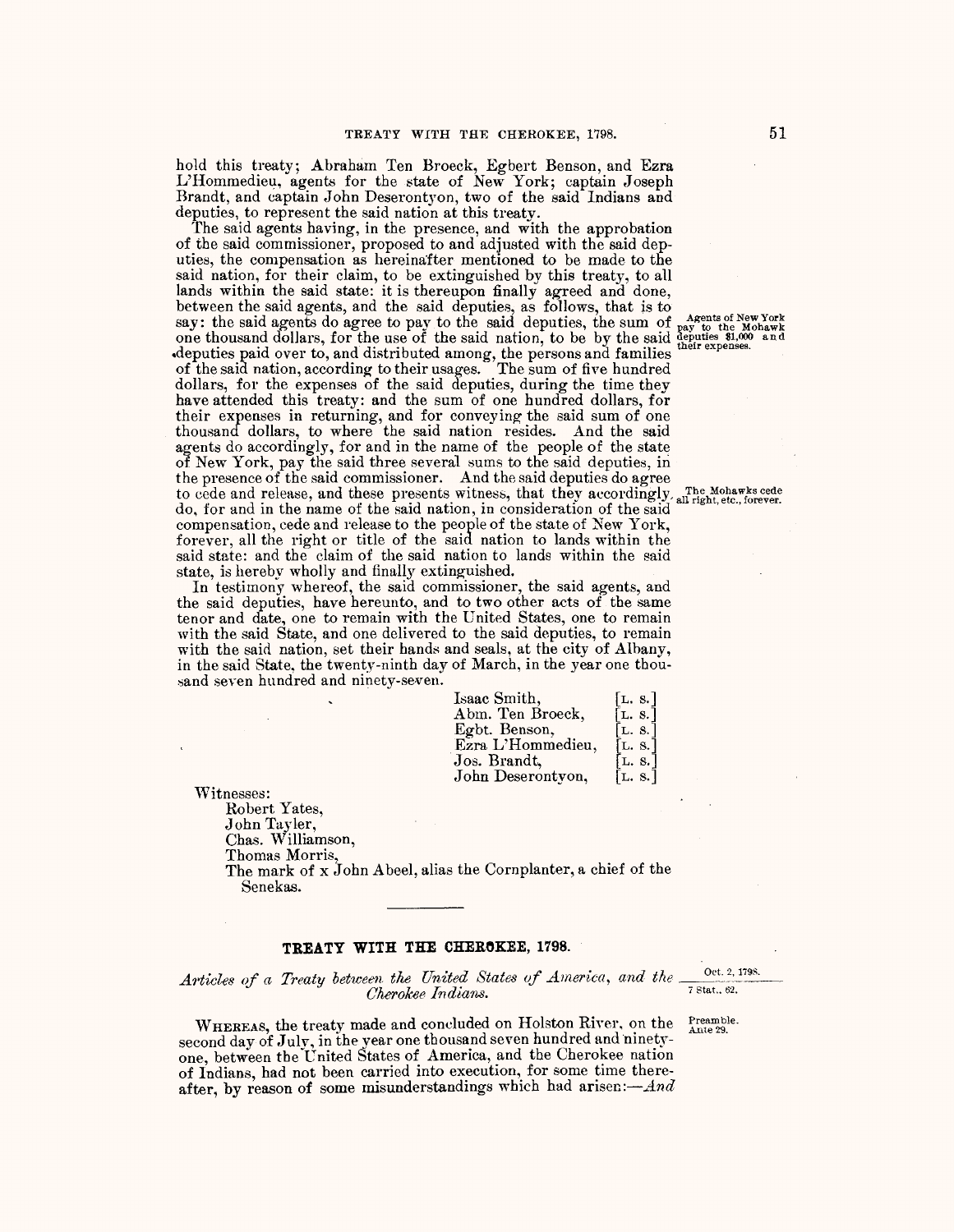whereas, in order to remove such misunderstandings, and to p1 ovide for carrying the said treaty into effect, and for re-establishing more fully the peace and friendship between the parties, another treaty was held, made and concluded by and between them, at Philadelphia, the twenty-sixth day of June, in the year one thousand seven hundred and ninety-four: In which, among other things, it was stipulated, that the boundaries mentioned in the fourth article of the said treatv of Holston, should be actually ascertained and marked, in the manner prescribed by the said article, whenever the Cherokee nation should have ninety days' notice of the time and place at which the commissioners of the United States intended to commence their operation: *And wherea8*  further delays in carrying the said fourth article into complete effect did take place, so that the boundaries mentioned and described therein, were not regularly ascertained and marked, until the latter part of the year, one thousand seven hundred and ninety-seven: before which time, and for want of knowing the direct course of the said boundary, divers settlements were made, by divers citizens of the United States, upon the Indian lands over and beyond the boundaries so mentioned and described in the said article, and contrary to the intention of the said treaties: but which settlers were removed from the said Indian lands, by authority of the United States, as soon after the boundaries had been so lawfully ascertained and marked as the nature of the case had admitted: *And whereas*, for the purpose of doing justice to the Cherokee nation of Indians, and remedying inconveniences arising to citizens of the United States from the adjustment of the houndary line betwern the lands of the Cherokees and those of the United States, or the citizens thereof, or from any other cause in relation to the Cherokees: and in order to promote the interests and safety of the said states, and the citizens thereof, the President of the United States, by and with the advice and consent of the Senate thereof, hath appointed George Walton, of Georgia, and the President of the United States hath also appointed Lieutenant-Colonel Thomas Butler, commanding the troops of the United States, in the state of Tennessee, to be conmissioners for the purpose aforesaid: And who, on the part of the United States, and the Cherokee nation, by the undersigned chiefs and warriors, representing the said nation, have agreed to the following articles, namely:

## ARTICLE I.

Peace and friendship perpetual.

The peace and friendship subsisting between the United States and the Cherokee people, are herebr renewed, continued, and declared perpetual.

#### ARTICLE II.

Subsisting treaties to operate.

The treaties subsisting between the present contracting parties, are acknowledged to be of full and operating force; together with the construction and usage under their respective articles, and so to continue.

## ARTICLE III.

Limits to remain the same, etc.

The limits and boundaries of the Cherokee nation, as stipulated and marked by the existing treaties between the parties, shall be and remain the same, where not altered by the present treaty.

## ARTICLE IV.

('p.::-ion of territory.

In acknowledgement for the protection of the United States, and for the considerations hereinafter expressed and contained, the Cherokee nation agree, and do hereby relinquish and cede to the United States, all the lands within the following points and lines, viz. From a point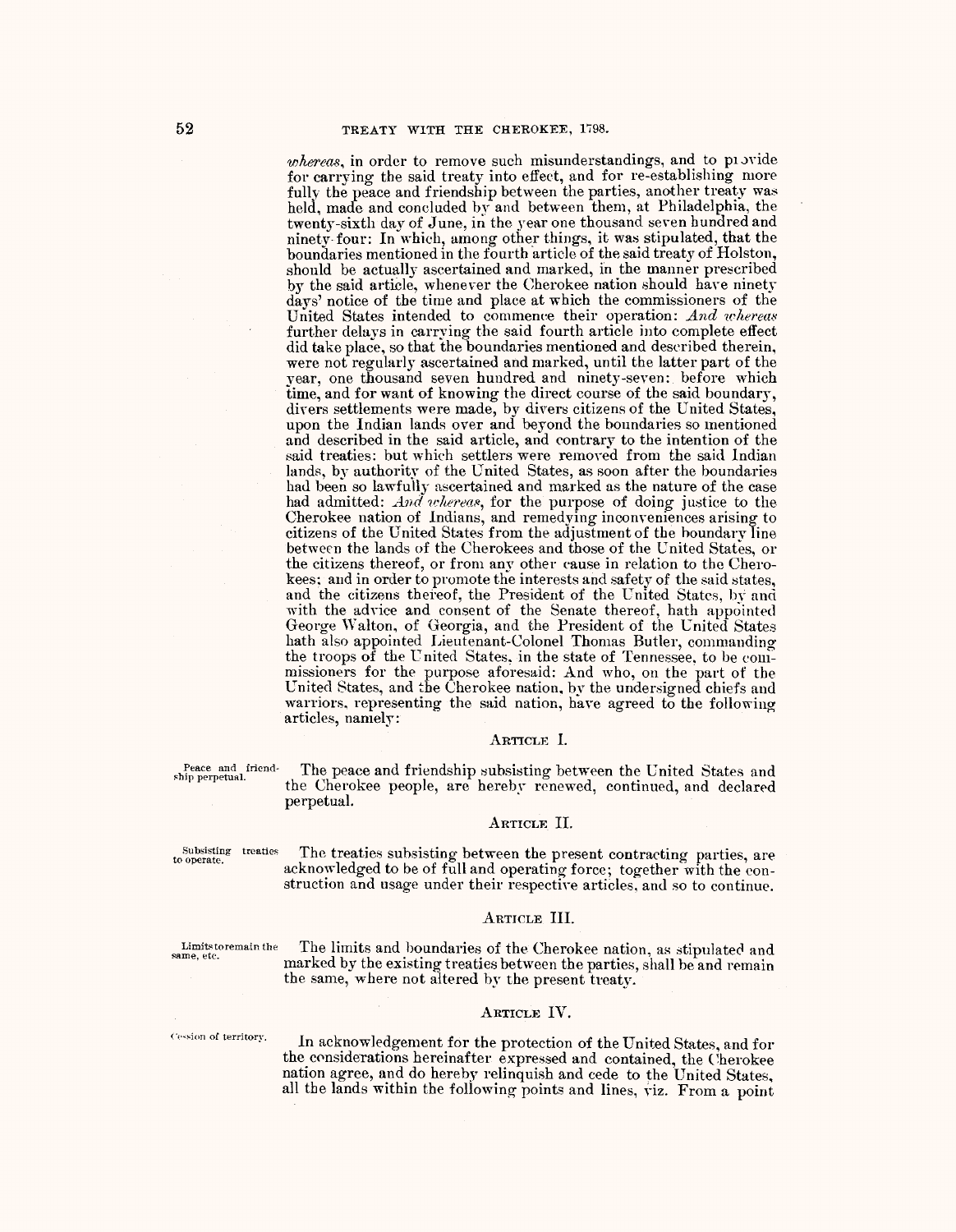on the Tennessee river, below Tellico block-house, called the Wild-cat Rock, in a direct line to the Militia spring, near the Mary-ville road leading from Tellico. From the said spring to the Chill-bowie mountain, by a line so to be run, as will leave all the farms on Nine-mile Creek to the northward and eastward of it; and to be continued along Chill-howie mountain, until it strikes Hawkins's line. Thence along the said line to the great Iron mountain; and from the top of which a line to be continued in a southeastwardly course to where the most southwardly branch of Little river crosses the divisional line to Tuggaloe river: From the place of beginning, the Wild-cat Rock, down the northeast margin of the Tennessee river (not including islands) to a point or place one mile above the junction of that river with the Clinch, and from thence by a line to be drawn in a right angle, until it intersects Hawkins's line leading from Clinch. Thence down the said line to the river Clinch; thence up the said river to its junction with Emmery's river; and thence up Emmery's river to the foot of Cumberland mountain. From thence a line to be drawn, northeastwardly, along the foot of the mountain, until it intersects with Campbell's line.

## ARTICLE V.

To prevent all future misunderstanding about the line described in Commissioners for the foregoing article, two commissioners shall be appointed to superin-the cession. tend the running and marking the same, where not ascertained by the rivers, immediately after signing this treaty; one to be appointed by the commissioners of the United States, and the other by the Cherokee nation; and who shall cause three maps or charts thereof to be made out; one whereof shall be transmitted and deposited in the war office of the United States; another with the executive of the state of Tennessee, and the third with the Cherokee nation, which said line shall form a part of the boundary between the United States and the Cherokee nation.

# ARTICLE VI.

In consideration of the relinquishment and cession hereby made, the consideration for United States upon signing the present treaty, shall cause to be delivered the treaty. to the Cherokees, goods, wares and merchandise, to the amount of five thousand dollars, and shall cause to be delivered, annually, other goods, to the amount of one thousand dollars, in addition to the annuity alreadv provided for; and will continue the guarantee of the remainder of their country for ever, as made and contained in former treaties.

#### ARTICLE VIL

The Cherokee nation agree, that the Kentucky road, running between Kentuckyroad tobe  $\alpha$ . Cumbarland mountain and the Cumbarland river, where the cares of kept open. the Cumberland mountain and the Cumberland river, where the same shall pass through the Indian land, shall be an open and free road for the use of the citizens of the United States in like manner as the road from Southwest point to Cumberland river. In consideration of which Indians was hunt it is hereby agreed on the part of the United States, that until settlements shall make it improper, the Cherokee hunters shall be at liberty to hunt and take game upon the lands relinquished and ceded by this treaty.

#### ARTICLE VIII.

Due notice shall be given to the principal towns of the Cherokees,  $\frac{X^{\text{Oذ}}}{\text{E}}$  annual stipends; and sufficient etc. supplies of provisions shall be furnished, by and at the expense of the United States, to subsist such reasonable number that may be sent, or shall attend to receive them during a reasonable time.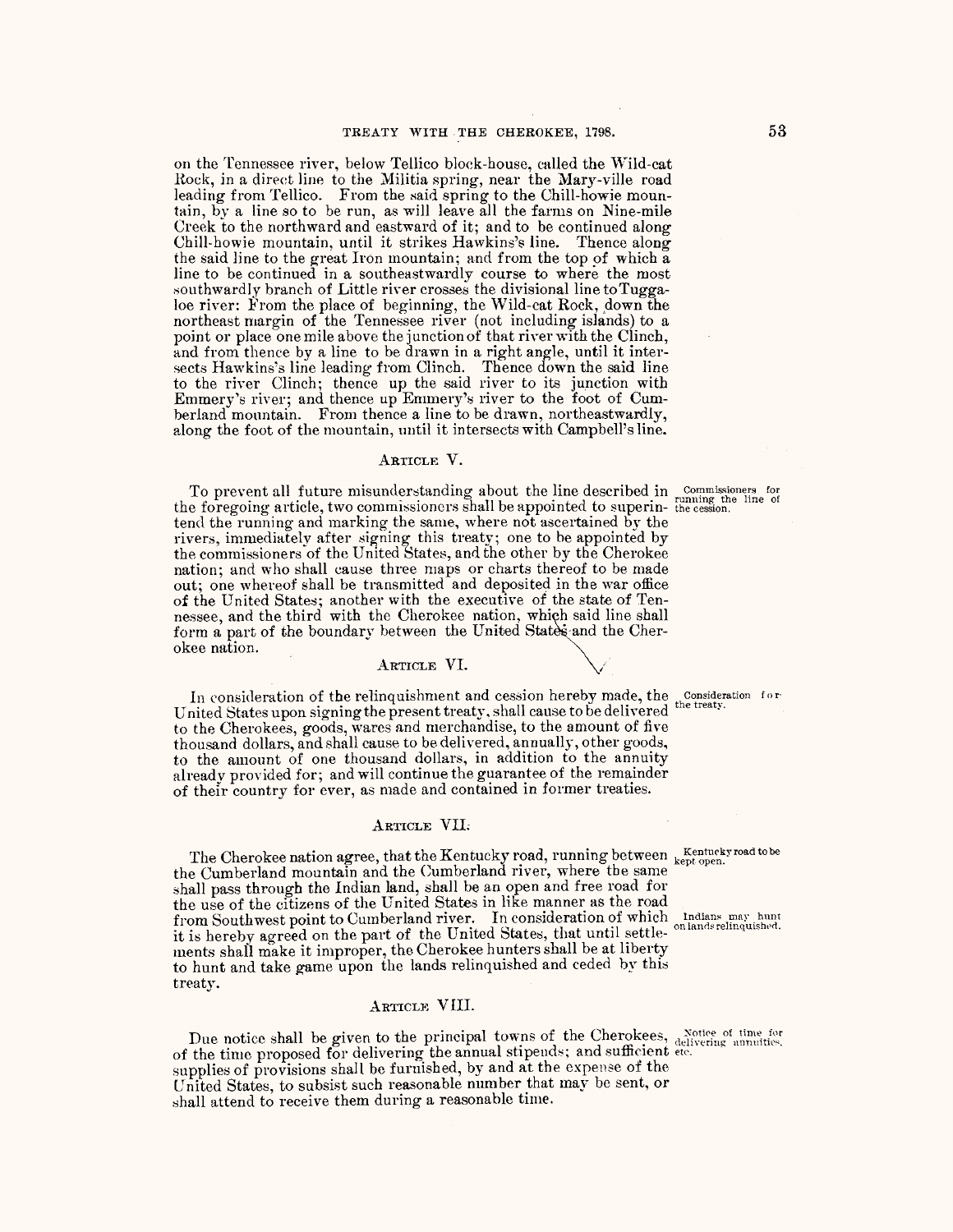#### ARTICLE IX.

Horses stolen to be It is mutually agreed between the parties, that horses stolen and not returned within ninety days, shall be paid for at the rate of sixty dollars each; if stolen by a white man, citizen of the United States, the Indian proprietor shall be paid in cash; and if stolen by an Indian from a citizen, to be deducted as expressed in the fourth article of the treaty of Philadelphia.--This article shall have retrospect to the. commencement of the first conferences at this place in the present year, Oblivion of past ag- and no further. And all animosities, aggressions, thefts and plunderings, prior to that day shall cease, and be no longer remembered or demanded on either side.

### ARTICLE X.

The Cherokee agent The Cherokee nation agree, that the agent who shall be appointed to ground. The Cherokee nation agree, that the agent who shall be appointed to ground. reside among them from time to time, shall have a sufficient piece of ground allotted for his temporary use.

> And lastly, This treaty, and the several articles it contains, shall be considered as additional to, and forming a part of, treaties already subsisting between the United States and the Cherokee nation, and shall be carried into effect on both sides, with all good faith as soon as the same shall be approved and ratified by the President of the United States, and the Senate thereof.

> In witness of all and every thing herein determined between the United States of America, and the whole Cherokee nation, the parties hereunto set their hands and seals in the council house, near Tellico, on Cherokee ground, and within the United States, this second day of October, in the year one thousand seven hundred and ninety-eight, and in the twenty-third year of the independence and sovereignty of the United States.

### Thos. Butler, Geo. Walton.

| Nenetuah, or Bloody Fellow, his x     | Kanitta, or Little Turkey, his x    |
|---------------------------------------|-------------------------------------|
| mark.                                 | mark.                               |
| L. 8.                                 | [L. 8.]                             |
| Ostaiah, his x mark,                  | Kettegiskie, his x mark,            |
| L. S.                                 | L. S.                               |
| Jaunne, or John, his x mark,<br>L. 8. | Tauquotihee, or the Glass, his x    |
| Oortlokecteh, his x mark,             | mark.                               |
| L. S.                                 | [L.8.]                              |
| Chockonnistaller, or Stallion, his x  | Chuquilatague, his x mark,<br>L. S. |
| mark.                                 | Salleekookoolah, his x mark,        |
| L. S.                                 | L. S.                               |
| Noothoietah, his x mark,              | Tallotuskee, his x mark,            |
| [L. $s.$ ]                            | L. S.                               |
| Kunnateelah, or Rising Fawn, his x    | Chellokee, his x mark,<br>L. S.     |
| mark,<br>[L. s.]                      | Tuskeegatee, or Long Fellow, his x  |
| Utturah, or Skin Worm, his            | mark,                               |
| x                                     | [L. S.                              |
| mark,<br>L. S.                        | Neekaanneah, or Woman Holder,       |
| Weelee, or Will, his x mark,          | his x mark.                         |
| L. S.                                 | [L. 8.]                             |
| Oolasoteh, his x mark,                | Kulsate-hee, his x mark,            |
| L. S.                                 | $\lceil$ L. 8.]                     |
| Tlorene, his x mark.<br>L. S.         | Keetakeuskah, or Prince, his x      |
| Jonnurteekee, or Little John,         | mark,                               |
| L. S.                                 | [L. S.]                             |
| Oonatakoteekee, his x mark,           | Charley, his x mark,                |
| [L. 8.]                               | L. S.                               |
| Kanowsurhee, or Broom, his            | Akooh, his x mark,                  |
| x                                     | $\mathbf{L} \cdot \mathbb{Z}^{-1}$  |
| mark,                                 | Sawanookeh, his x mark,             |
| [L. S.]                               | L. S.                               |
| Yonah Oolah, Bear at Home, his x      | Yonahequah, or Big Bear, his x      |
| mark.                                 | mark.                               |
| [L, 8.]                               | [L. 8.]                             |
| Tunksalenee, or Thick Legs, his x     | Keenahkunnah, his x mark,<br>L. S.  |
| mark.<br>[L. S.                       | Kaweesoolaskee, his x mark,         |
| Oorkullaukee, his x mark,             | L. S.                               |
| [L.8.]                                | Teekakalohenah, his x mark.         |
| Kumamah, or Butterfly,<br>his         | L.S.                                |
| x<br>mark,                            | Ookouseteeh, or John Taylor, his x  |
| [L. $s.$ ]                            | mark,<br>[L.S.]                     |
| Chattakuteehee, his x mark,           | Chochuchee, his x mark,             |
| L. s.1                                | [L. 8.]                             |
|                                       |                                     |

## Witnesses:

| Elisha I. Hall, secretary of the    | John W. Hooker, United States   |
|-------------------------------------|---------------------------------|
| commission.                         | factor.                         |
| [L, 8, 1]                           | [L. 8.]                         |
| Silas Dinsmoor, Indian agent to the | Edw. Butler, captain commanding |
| Cherokees.                          | at Tellico.                     |
| L. S.                               | [L. s.]                         |